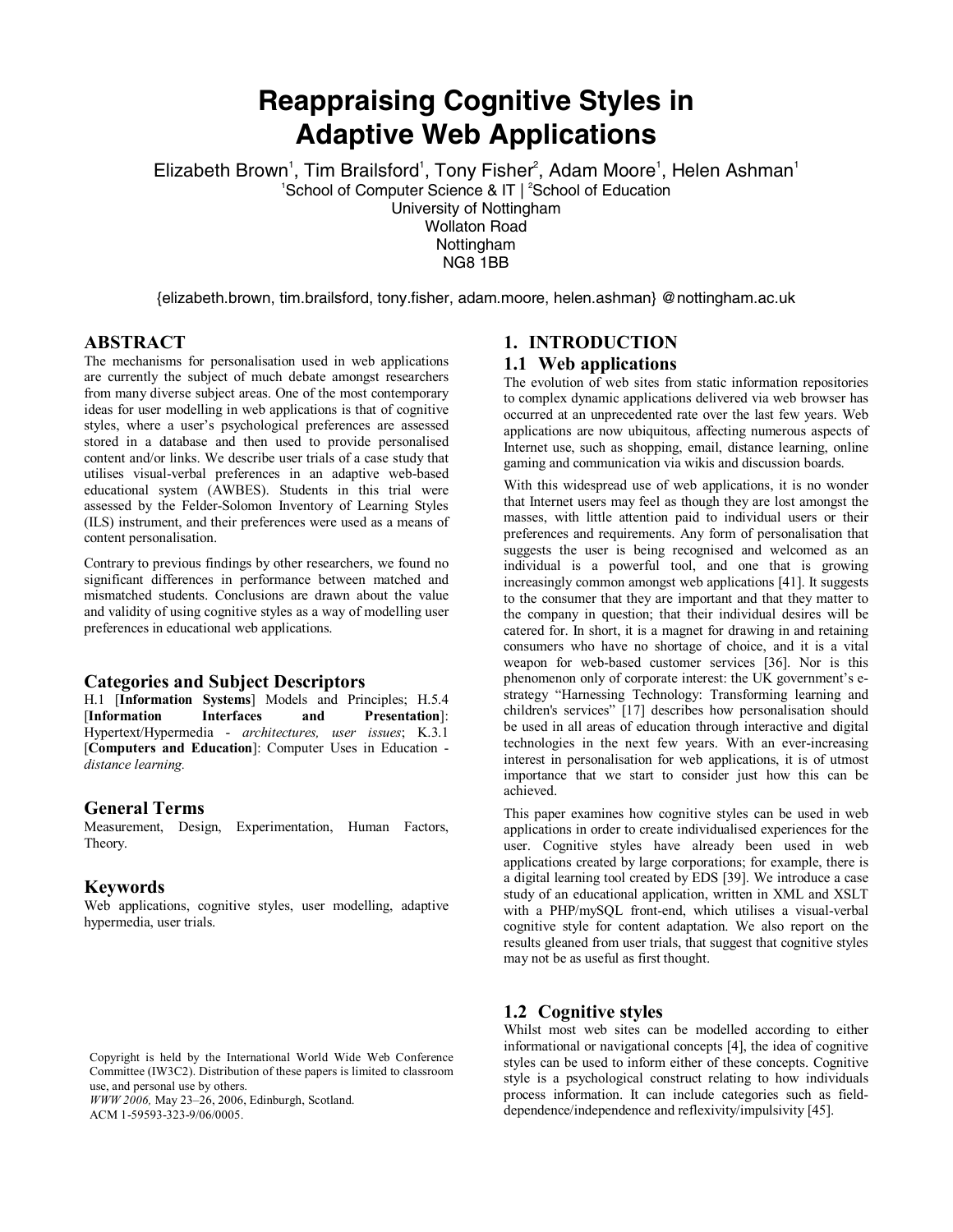Information in web applications can be represented in a number of different ways, such as static or dynamic text, images, animations, video and audio. Likewise this information can be structured in varying manners, such as sequential or hyperlinked data; specific details or summaries; or a hybrid of these architectures. Both these overarching concepts can be modelled and presented differently according to a user's cognitive style.

In an educational web application, the use of cognitive style is often referred to as 'learning style'. Keefe [30] states that learning styles are "characteristic cognitive, affective and psychological behaviours that serve as relatively stable indicators of how learners perceive, interact with and respond to the learning environment". There are many published variants on this definition, and there is also some debate on whether learning styles are contextual or not. For the purposes of this paper, we intend to use Keefe's definition and are assuming that learning styles are non-contextual.

# **1.3 Adaptive web-based educational systems (AWBES)**

Adaptive web-based educational systems (AWBES) are a fastgrowing area of research and development, with applications in areas such as e-commerce and education. AWBES research seeks to address the issue of users being overwhelmed by the massive amount of information and links that is commonly experienced within a hypermedia system. The goal of AWBES is to personalise the experience for the user. In order to do this, the system must construct user models. These require data about the user, which can be gathered by a number of methods, either explicitly from the user (via forms/questionnaires, etc.) or implicitly by the system (by monitoring the user's actions, etc.) [8].

#### **1.4 Types of user profiling**

Models of web users are often based on various different characteristics. Brusilovsky defines these features as a "users' goals, knowledge, background, hyperspace experience and preferences" [8].

Users' goals relate to what the user is aiming to achieve, such as information retrieval or a problem-based learning activity. A user's knowledge is defined as their existing knowledge within a specific domain, and many AWBES (such as AHA! [16], WHURLE-HM [50], and MOT [14]) use this criterion to perform adaptation, within educational settings.

Background is a much broader distinction than knowledge, and includes any relevant experiences outside of the specific knowledge domain, whilst experience is a measure of familiarity with hypertext structure and navigation.

Lastly, user preferences may be profiled in order to provide explicit criteria for adaptation. These preferences have to be expressed by the user rather than by the system, and are most heavily used by information retrieval systems.

## **2. RELATED WORK 2.1 Existing AWBES**

Many hypermedia systems are employed for educational purposes, especially with the advent of distance and distributed learning [15]. One of the main tenets of education is that students are different from one other, and these differences may have an impact on how they learn. This strongly suggests that any material used for pedagogical purposes should be changeable or adaptive, in order to cater for these differences. There are several AWBES developed for educational purposes, such as AHA! [16], CHEOPS [23], WHURLE [33], and Interbook [9]. User models in these systems are based largely on prior knowledge, and adaptation occurs at both the content and link level.

New methods of adaptation are being trialled in an attempt to increase the sophistication and pedagogical validity of these user models. Many researchers are investigating how learning style theory may be used to create the user profile and subsequent matched content. Early trials indicated that this profiling may be more beneficial to learners than models that are based simply on domain knowledge [3, 5, 11].

## **2.2 Learning styles in AWBES**

Several web-based learning environments have been created, that employ learning styles as a means of personalisation. The table below summarises these systems, together with the learning style preferences that they utilise and the research upon which they are based:

| System:         | <b>Learning style</b>       | <b>Based on</b>             |  |
|-----------------|-----------------------------|-----------------------------|--|
|                 | preferences used:           | research from:              |  |
| AES-CS          | Field dependence (FD)       | Witkin and                  |  |
|                 | and field independence      | Goodenough                  |  |
| [46]            | (FI)                        | [48]                        |  |
| Arthur $[25]$   | Audio, visual, tactile      | Sarasin [40]                |  |
|                 | and text                    |                             |  |
| ILASH [2]       | Summarising, questioning    | Hsiao [29]                  |  |
|                 | Global, analytical,         |                             |  |
| iWeaver         | impulsive, reflective,      | Dunn and Dunn               |  |
| [49]            | visual, auditory,           | [18]                        |  |
|                 | kinaesthetic                |                             |  |
| <b>MANIC</b>    | Abstract, concrete,         | Stern <i>et al</i> [43]     |  |
| [44]            | graphic, text               |                             |  |
| <b>MOT</b> [42] | Diverger, converger         | Kolb [31]                   |  |
| AHA! [42]       | Activists, pragmatists,     |                             |  |
|                 | reflectors, theorists       | Honey and                   |  |
| <b>INSPIRE</b>  | Reflector, activist         | Mumford [28]                |  |
| [26]            |                             |                             |  |
|                 | Global, sequential,         |                             |  |
| CS-383 [11]     | sensing, intuitive, visual, |                             |  |
|                 | verbal, active, reflective  | Felder and                  |  |
| LSAS[3]         | Global, sequential          | Silverman <sup>1</sup> [20] |  |
| Tangow          | Sensing, intuitive          |                             |  |
| [35]            |                             |                             |  |

**Table 1. AWBES that incorporate learning styles** 

It is clear from Table 1 that a multitude of web systems exists, that represent a diverse assortment of learning styles, some based on work by psychologists such as Witkin, Dunn and Dunn, Kolb, and Honey and Mumford. It seems that, provided a

 $\overline{a}$ 

<sup>&</sup>lt;sup>1</sup> There is much confusion over the naming of this model. It is important to note that the theory is based on the work of Felder and Silverman [20], although the instrument itself (the questionnaire) is based on work by Felder and Solomon [21].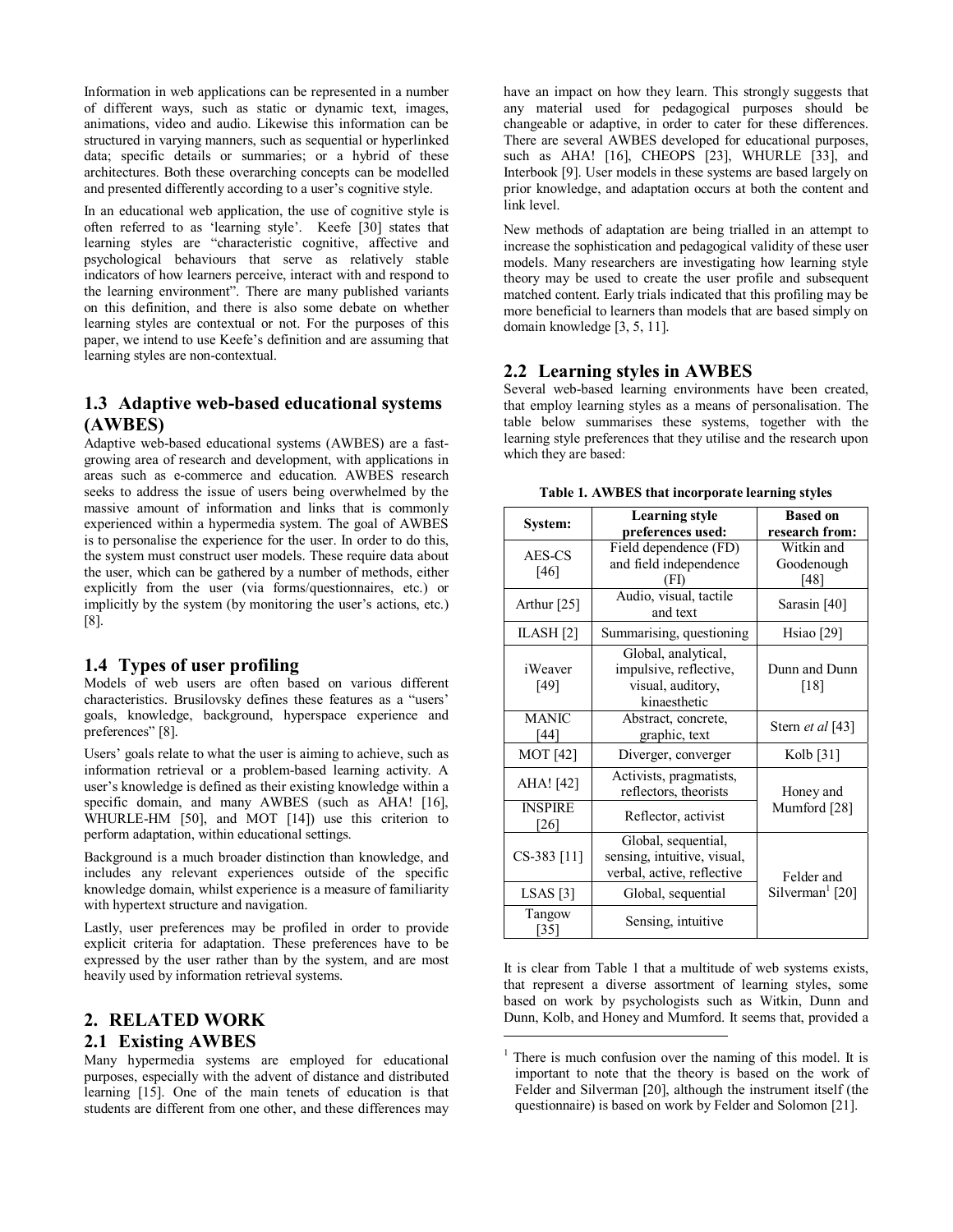psychological learning theory can be modelled computationally, there are always researchers working in the field of computer science who will attempt to incorporate it into an AWBES. This is not necessarily a good thing, as discussed later in this paper.

The variety of learning style preferences that have been modelled can be somewhat overwhelming for the uninitiated, although many of the learning style models incorporate similar dimensions [12, 37]. Several theories include visual/verbal, or imager/verbaliser classifications (such as Sarasin [40]; Dunn and Dunn [18]; Stern and Woolf [43]; and Felder and Silverman [20]). These classifications relate to how individuals prefer to process information that they are engaged in learning: *visual learners/imagers* favour graphically-represented data whilst *verbal learners* tend to choose textual information (either as audio or written text) [37]. Another commonly-used dimension is how information is organised for presentation to the learner. *Global* (or *wholist/holist*) information is arranged so the student can gain an overview of the subject before studying the finer detail, to gain a broad conceptual view. Conversely, *sequential* (or *analytic/serialist*) information emphasises a structured, linear approach to learning, with the student looking at one topic at a time [38].

*Field dependent learners* are those students who rely on an external frame of reference in order to make sense of their surroundings, i.e. they prefer well-structured, analysed information to be presented to them. *Field-independent learners* tend to analyse the components of a situation in a way that is separate from its background, and are much better at imposing their own structure on a body of information [27]. Those who are field-independent enjoy using a hypothesis approach to finding new information, whilst the field-dependent student prefers a more passive, observing approach [24]. The summarising and questioning approaches used in ILASH [2] relate strongly to these dimensions.

*Reflector/reflective* and *activist/active/impulsive* learning preferences, used in 4 of the systems used in Table 1, are relatively straightforward in their meaning. Reflective students prefer to think through new information and contemplate these ideas, whilst active/impulsive students prefer a more 'hands-on' approach and active experimentation [38].

*Convergers* and *divergers* are another classification, where convergers are problem-solvers and pragmatists, who prefer to deal with facts, technical tasks and the application of theories. Divergers tend to be more imaginative and observational, and are good at brainstorming and viewing situations from different perspectives [31]. These correlate well with sensing and intuitive learning preferences, with sensing learners displaying diverging tendencies, and intuitive learners with converging tendencies. Convergers have also resulted in the development of the 'pragmatist' stereotype, coined by Honey and Mumford [28], (after work by Kolb [31],) and the 'theorist' label, reflecting the diverger learning style. Likewise, *abstract* and *concrete* are additional labels that can be associated with divergers and convergers respectively.

Lastly, *tactile/kinaesthetic* learning styles relate to how students prefer to be able to manipulate objects to help them learn, such as through the use of interactive multimedia (for example, dragand-drop animations) [49].

## **2.3 Limitations from current research**

Whilst journals abound with research demonstrating how cognitive models may be modelled mathematically in computer systems (especially adaptive ones), there are still some issues that remain unaddressed. The emphasis of most researchers is placed on the pragmatics of such a task: how can you go about creating a quantitative model of what can be fairly complex psychological constructs? Or, once the user model has been created, how can it be used within an existing architecture? Additionally, the field has progressed into investigations such as the authoring AWBES for learning styles, in particular with respect to authoring for either multiple styles or multiple systems, such as the work of Stash *et al* [42]. Whilst we do not deny that these are important and worthwhile issues to be exploring, there has been a fairly large oversight that has yet to be addressed: just because we *can* use learning styles in AWBES, does this mean that we *should*?

There have been several publications in recent years that suggest that matching students to their preferred learning style in an adaptive web-based system does in fact benefit them (for example, see work by Bajraktarevic *et al* [2, 3], Barker *et al* [5] and Carver and Hill [10]). However, much of this evidence is, at best, not tested on a very large number of users and, at worst, is merely anecdotal or reporting trends. An influential report published by Coffield *et al* in 2004 suggests that teaching to accommodate learning styles is fairly ineffective in actually helping students learn [13].

This paper describes how visual-verbal learning styles have been investigated within an existing AWBES, to see if there were any significant differences in academic performance between different experimental groups. The system in question, WHURLE (Web-based Hierarchical Universal Reactive Learning Environment), had previously employed a user model based on the students' prior knowledge [51], however it had never utilised any form of learning style adaptation.

The experimental design for this research was developed in conjunction with a psychologist and measured the academic performance of both matched and deliberately mismatched students.

# **3. EXPERIMENTAL DESIGN 3.1 Overview of WHURLE**

WHURLE [6, 50] is an XML-based integrated learning environment that is designed to deliver adaptive hypermedia content over the web. It does not, in itself, contain any particular user model; rather it is a framework in which any user model may be implemented. WHURLE is a server-side system, implemented largely in XSLT that is currently rendered into HTML using the Apache Cocoon web development framework (http://cocoon.apache.org).

The information contained in a lesson that learners experience using WHURLE comprises a lesson plan and a number of chunks. Chunks are created by the content author, and it is they that contain the actual academic content. Chunks constitute the atomic units of the WHURLE system, consisting of the smallest unit of content that makes sense as a conceptually self-contained entity. A chunk therefore consists of either a single media item (such as a paragraph of text) or several closely related media items (such as a captioned image) together with all of the metainformation that pertains to that media. Lesson plans are created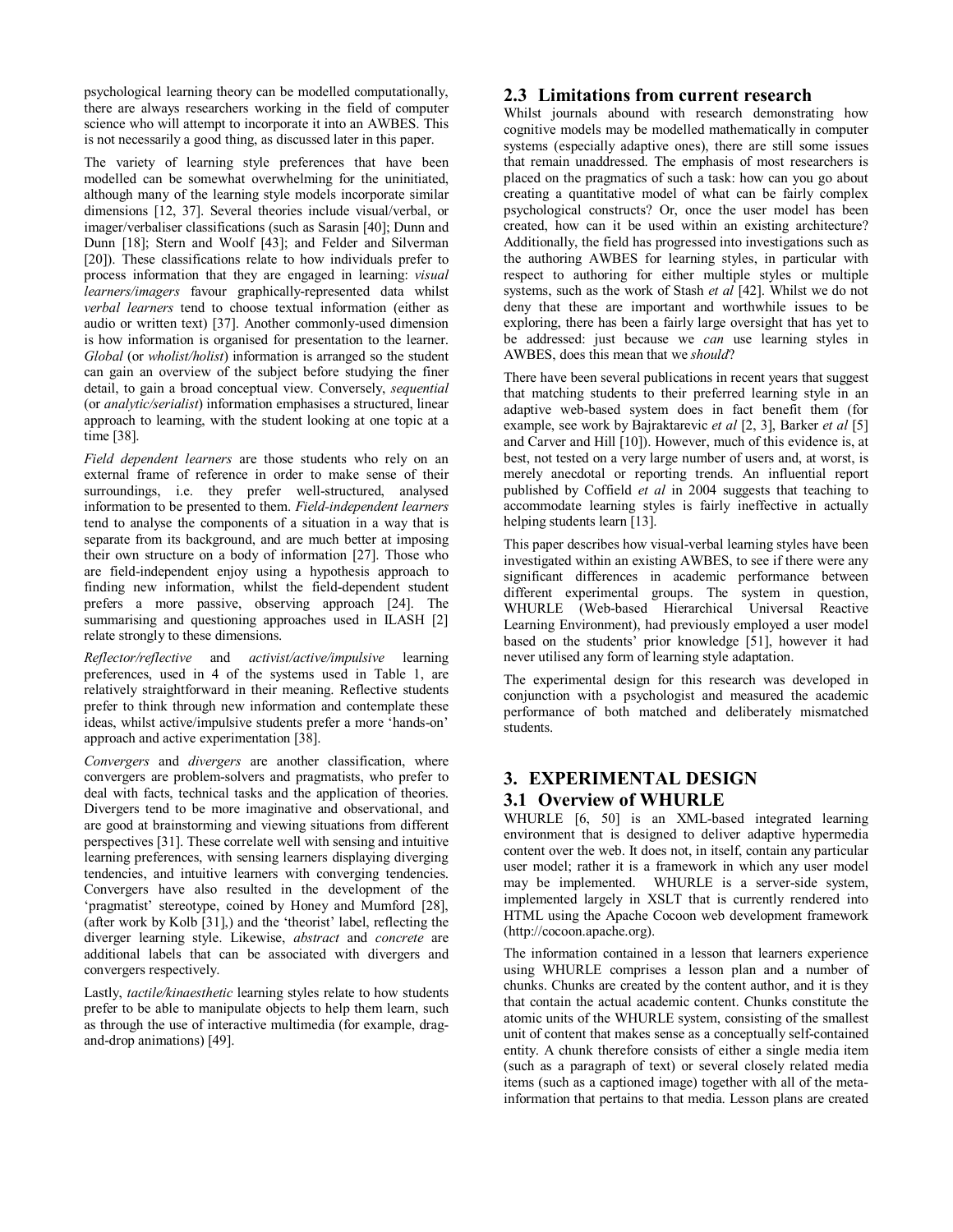by the teachers who implement the learning experience (these may or may not be the same people as the content creators). Lesson plans consist of one or more hierarchical page definitions - each page containing either another page, or any number of chunks. Where chunks are specified in a page, the specification also contains metadata that defines circumstances under which the chunk is to be presented as a part of that page. Page definitions are thus a list of potential chunks, some or all of which may be presented to the end-user according to the rules specified in the user model. In this way, the narrative experience is adapted to the needs of the user according to the contents of their user profile [6]. The existence of chunks is completely transparent to the end-user – what students experience is an apparent docuverse that is created by WHURLE.

The mechanics of this are that a node-tree is generated from the lesson plan using XInclude [32]. This is initially processed by an adaptation filter – an XSLT stylesheet that removes any chunks not required according to the current user model, and the user profile [52] and it is this filter that implements the user model. The next stage in the XML pipeline is the display engine – an XSLT stylesheet that adds a navigational overlay (using information derived from the position of nodes in the lesson plan), and a user interface (that is defined in a separate skin). The implementation of the visual-verbal user model therefore has required a custom adaptation filter to be written, together with the concomitant addition of attributes in the lesson plan and fields in the user profile.

#### **3.2 Modification of WHURLE content**

Upon using WHURLE for the first time, users fill in a questionnaire; in WHURLE-HM (Hybrid Model) this rates their prior knowledge within that domain and the resulting information is stored in an SQL database [51]. However, in this new version of WHURLE, the user's learning style is determined, and thus the student completes a version of the Felder-Solomon Inventory of Learning Styles (ILS) questionnaire<sup>2</sup> during their initial registration with the system. The logging-in and registration of the system is controlled via a PHP front-end, whilst the user information is stored in an SQL database. When users access the adaptive part of the system, functionality is carried out via the underlying XML/XSLT architecture. Chunks within WHURLE contain attributes relating to the visual or verbal properties of that chunk. What the user actually sees is adapted content based on the chunks that correspond to their stored data [33], via conditional transclusion of unnecessary chunks.

Thus content is adaptively presented to suit either visual or verbal learners, according to their preferred learning style.

#### **3.3 Modelling learning style in WHURLE**

In the WHURLE system, learning style was measured according to the ILS assessment tool [19]. In its complete form, this is a 44-item questionnaire, that assesses users on 4 axes: visual/verbal; global/sequential; sensing/intuitive and active/reflective. WHURLE content that was personalised to learning styles differed only in its mode of presentation (i.e. visual or verbal), hence students were only asked to fill in the 11

 $\overline{a}$ 

questions relating to the visual/verbal axis, rather than the entire questionnaire. This shortened version of the questionnaire was filled in when the students first accessed the system; they were subsequently scored on a scale between 11 (highly visual) and -11 (highly verbal). Those scoring between 4 and 11 were classed as 'visual' learners, whilst those scoring between -4 and -11 were classed as 'verbal' learners. Students scoring between 3 and -3 were classified as having no preference and thus labelled 'bimodal'.

There were a number of reasons why the Felder-Solomon ILS instrument was chosen for use in this system. There were a number of criteria that needed to be fulfilled by any potential method for modelling learning styles:

- The model needed to be able to quantify learning styles (and hence model them computationally)
- The model chosen should display a good degree of validity and reliability/internal consistency (and thus provide accurate evaluations of learning style)
- The model should be suitable for use with an AWBES
- The model should be suitable for use with multimedia
- The model should be easily administered to university students

Several learning style models were researched. It was felt that the Felder-Solomon tool had already been used successfully by researchers in other AWBES [3, 11] and evaluation data indicated that the instrument shows a good level of validity and reliability [22, 53]. Since it used multiple representations as one of its aspects, these representations could easily be rendered by different media.

Due to these reasons, the authors felt it would be the best model to use to investigate visual/verbal personalisation within an AWBES.

# **3.4 Overview of user trial**

User trials were conducted with a number of undergraduate and taught postgraduate students  $(n=221)$  studying for a module offered by the School of Computer Science & IT at the University of Nottingham. They were given the opportunity to use a web-based revision guide as part of the teaching support for the module. This revision guide was an adapted system that took into account the students' visual/verbal learning styles and placed them randomly into either a matched, neutral or mismatched group.

Matched students were given content that matched their particular style, whilst mismatched students were given content that was contrary to their learning style (e.g. a visual learner would be given verbal content). Neutral students were given a mix of visual and verbal content, irrespective of their learning style. Screenshots from the system can be seen in Figures 1 and 2, showing examples of differently represented information, that could be matched and mismatched respectively, for a visual learner.

Assessment and tracking of the students was carried out using a variety of methods. Access logs of all the pages in the revision guide were collected (giving information about which pages/units were visited by each student), and also data relating to academic performance. Students' marks for module coursework, exam and overall module mark were collected,

<sup>2</sup> such as that available online at

http://www.engr.ncsu.edu/learningstyles/ilsweb.html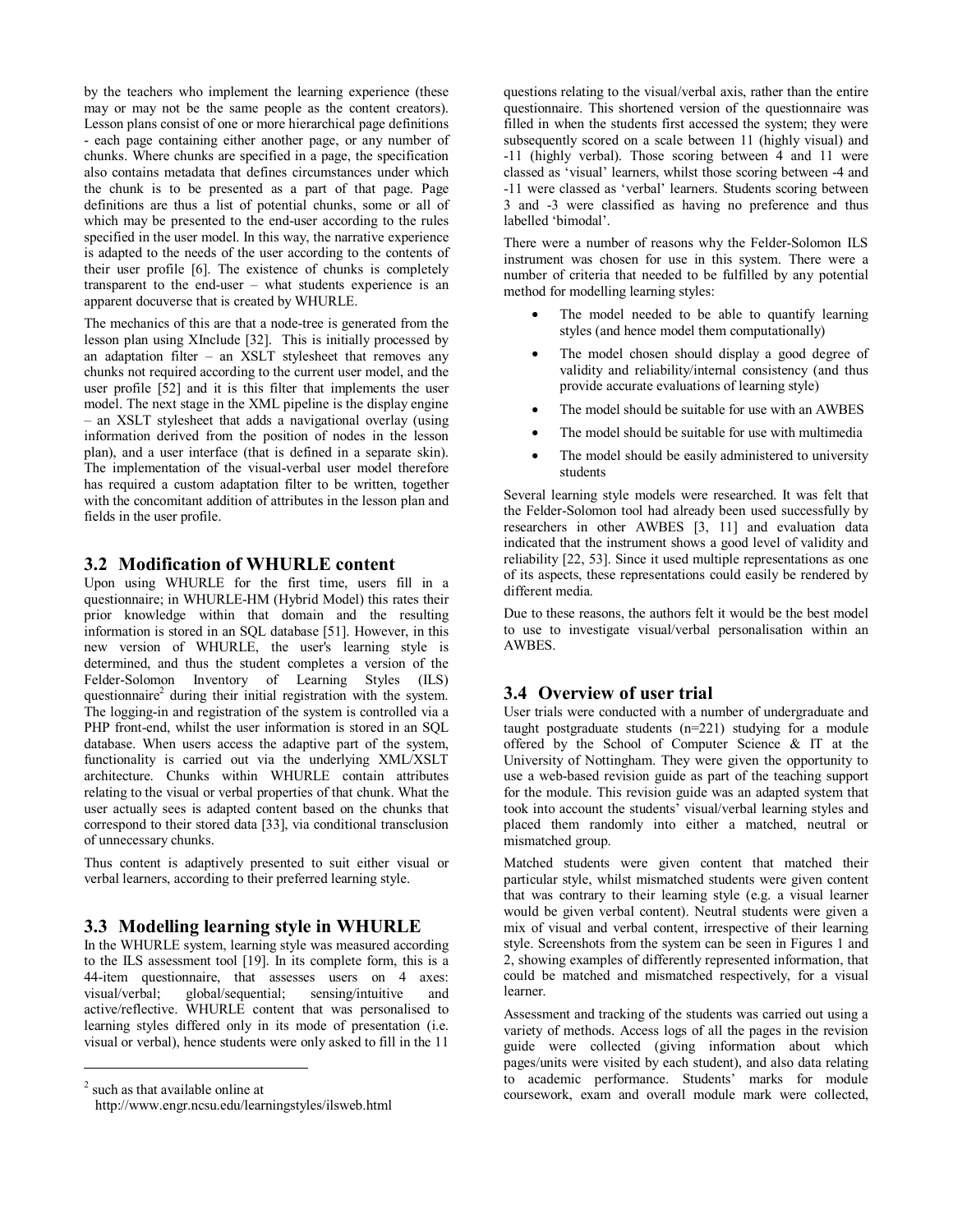together with the mark gained from a Multiple-Choice Quiz that formed part of the revision guide.



**Figure 1. Screenshot of the revision guide, showing a matched environment for a visual learner** 



**Figure 2. Screenshot of the same section of the revision guide, but in a mismatched environment for a visual leaner (i.e. a verbal representation)** 

#### **3.5 Hypotheses under investigation**

A thorough analysis of the data was carried out to explore whether there was sufficient evidence to support any of the following hypotheses:

 $H_0$  – there will be no difference in the learning experience between matched, neutral and non-matched users

 $H_1$  – students who learn in a matched environment will learn significantly better than those who are in mismatched or neutral environment

 $H<sub>2</sub>$  – students who learn in a mismatched environment will learn significantly worse than those who learn in a matched or neutral environment

 $H_3$  – one particular type of learning style is better for students in terms of performance

 $H_4$  – one particular type of learning environment is better for students in terms of performance

The initial hypotheses of  $H_1$  and  $H_2$  were expanded somewhat into the next two hypotheses; it was felt that a thorough investigation should explore the possibility of a significant effect of either a particular learning style or particular type of learning environment (i.e. how the material was presented). We also wanted to explore the effect of students using the revision guide; this was a resource that had not previously been provided for this module and hence any data that could be collected about it would prove to be a useful formative assessment.

#### **3.6 Experimental results**

Extensive data was collected over a 2-week period during which students had full, 24-hour access to the web-based revision guide. Using SPSS, statistical analyses of the data were carried out to see whether there were any significant differences relating to each hypothesis. Academic performance was measured by module exam mark and the score achieved by the student if they chose to answer a 20-question Multiple-Choice Quiz used in the revision guide.

Out of 234 students taking the module, 221 decided to log into the system at least once, and consequently had their learning style assessed and recorded. Out of those, 105 were assessed as visual, 105 were bimodal (no preference) and only 11 classed as verbal. This small number of verbal learners compared to visual learners is consistent with findings of other studies carried out with electrical engineering students and those studying for other scientific degree programmes [22]. Although we intended to carry out 3-way group analyses for some hypotheses, due to the extremely small and uneven group sizes, we have had to exclude these verbal users from the statistical analysis. Hence the following results are based on those users who were either visual or bimodal. In addition, we also excluded those students who had not appeared to use the system very much, since they may have contributed some erroneous data to this quasi-experimental situation. 'Use' of the system was defined as those students who had viewed 6 or more separate pages from the system since this was the number of pages in the smallest topic of study.

Each of the following hypotheses is now studied in turn, with accompanying statistical data.

#### *H1 – students who learn in a matched environment will learn significantly better than those who are in mismatched or neutral environment*

This hypothesis examined closely the module exam mark awarded to students who were placed in matched, mismatched or neutral groups. A one-way between-groups multivariate analysis of variance (MANOVA) was carried out to study the significance of any difference between performances of these groups. Two dependent variables were used: module exam mark and revision guide MCQ score. The independent variable was group (match, mismatched or neutral).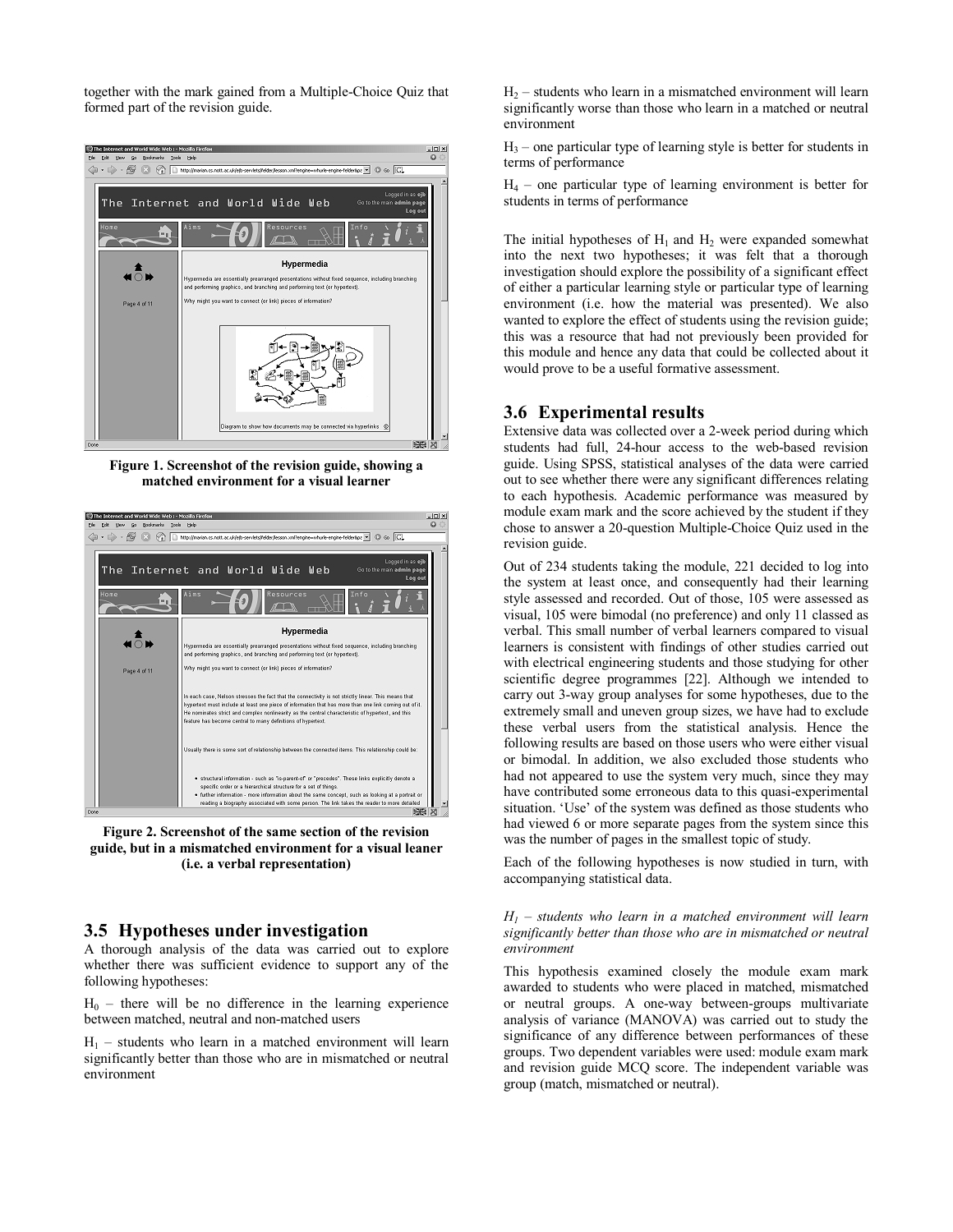The information contained in Tables 2 and 3 shows mean scores from each of the groups for each dependent variable. Statistical analysis indicates that there was no significant difference between the groups:  $F(4,210)=0.66$ ,  $p=0.62$ , Wilks' Lambda=0.98, partial eta squared=0.1.

Thus it can be concluded that matched students did not perform any better than students from the mismatched or neutral groups in either the exam performance or in the revision guide MCQ. Thus there is no evidence to support hypothesis 1, and it can be rejected.

|  |                               | Table 2. Details of mean exam mark for students in matched, |
|--|-------------------------------|-------------------------------------------------------------|
|  | mismatched and neutral groups |                                                             |

| <b>Student</b><br>type | N   | Mean exam mark<br>$\frac{9}{0}$ | <b>Standard</b><br>deviation |
|------------------------|-----|---------------------------------|------------------------------|
| Matched                | 101 | 60.06                           | 13.588                       |
| Mismatched             | 24  | 59.33                           | 17.591                       |
| Neutral                | 28  | 62.0                            | 10.364                       |
| Total:                 | 153 | 60.3                            | 13.715                       |

**Table 3. Details of mean MCQ mark for students in matched, mismatched and neutral groups** 

| <b>Student</b><br>type | N   | Mean MCQ mark<br>$\frac{1}{2}$ | <b>Standard</b><br>deviation |
|------------------------|-----|--------------------------------|------------------------------|
| Matched                | 74  | 623                            | 16.201                       |
| Mismatched             | 14  | 67.5                           | 11.561                       |
| Neutral                | 21  | 66.9                           | 16.461                       |
| Total:                 | 109 | 63.85                          | 15.239                       |

*H2 – students who learn in a mismatched environment will learn significantly worse than those who learn in a matched or neutral environment*

In this analysis, students were likewise assessed as per the previous hypothesis. This time, mismatched students were compared with students who were not mismatched (i.e. those placed in neutral or matched environment): the scores are presented in Tables 2 and 3 as before.

The academic performances of mismatched students were very similar to those who were matched or in the neutral environment. With the same statistical values as for hypothesis 1, it is clear that this hypothesis must likewise be rejected since there is no evidence to support it.

#### *H3 – one particular type of learning style is better for students in terms of performance*

The idea behind this hypothesis was to explore the main effect of learning style: was there any benefit to having one particular learning style over another? If so, predictions could be made that certain student types would do better than others, regardless of the type of presentation that they were given.

#### **Table 4. Details of mean exam mark for students categorised visual or bimodal**

| <b>Student type</b> | N   | Mean exam<br>mark $(\% )$ | <b>Standard</b><br>deviation |
|---------------------|-----|---------------------------|------------------------------|
| Visual              | 53  | 60.49                     | 14.101                       |
| Bimodal             | 56  | 61.71                     | 13.755                       |
| Total               | 109 | 61.12                     | 13.873                       |

**Table 5. Details of mean MCQ mark for students categorised visual or bimodal** 

| <b>Student type</b> | N   | <b>Mean MCO</b><br>mark $(\% )$ | <b>Standard</b><br>deviation |
|---------------------|-----|---------------------------------|------------------------------|
| Visual              | 53  | 64.72                           | 13.778                       |
| Bimodal             | 56  | 63.04                           | 16.588                       |
| Total               | 109 | 63.85                           | 15.239                       |

Analysis was carried out again using a one-way MANOVA. The dependent variables were the same as for the previous hypotheses (i.e. exam score and MCQ score) but the independent variable was learning style (visual vs bimodal). The mean exam and MCQ scores are shown in Tables 4 and 5.

From our analysis, it seems that there was no significant difference between students using different learning styles and their exam or MCQ scores:  $F(2,106)=0.46$ ,  $p=0.63$ , Wilks' Lambda=0.99, partial eta squared=0.01.

 We conclude from these results that there is no evidence to suggest that one learning style is better than others for in terms of academic performance, and can thus reject our  $H_3$  hypothesis.

#### *H4 – one particular type of learning environment is better for students in terms of performance*

Instead of investigating if one learning style might lead to better academic results over another learning style, this hypothesis tested the environment that the student was presented with. We wanted to see if a particular type of multimedia representation resulted in a better academic performance, regardless of the students' learning styles.

Data relating to this hypothesis is shown in Tables 6 and 7. Independent variables used for this MANOVA were environment type: visual, neutral or verbal. Dependent variables were exam score and MCQ score, as used previously.

**Table 6. Details of mean exam mark for students using visual, neutral or verbal environments:** 

| <b>Environment</b><br>type | N   | Mean exam<br>mark $(\% )$ | <b>Standard</b><br>deviation |
|----------------------------|-----|---------------------------|------------------------------|
| Visual                     | 18  | 57.89                     | 13.936                       |
| Neutral                    | 77  | 61.55                     | 12.953                       |
| Verbal                     | 14  | 62.93                     | 18.574                       |
| Total                      | 109 | 61.12                     | 13.873                       |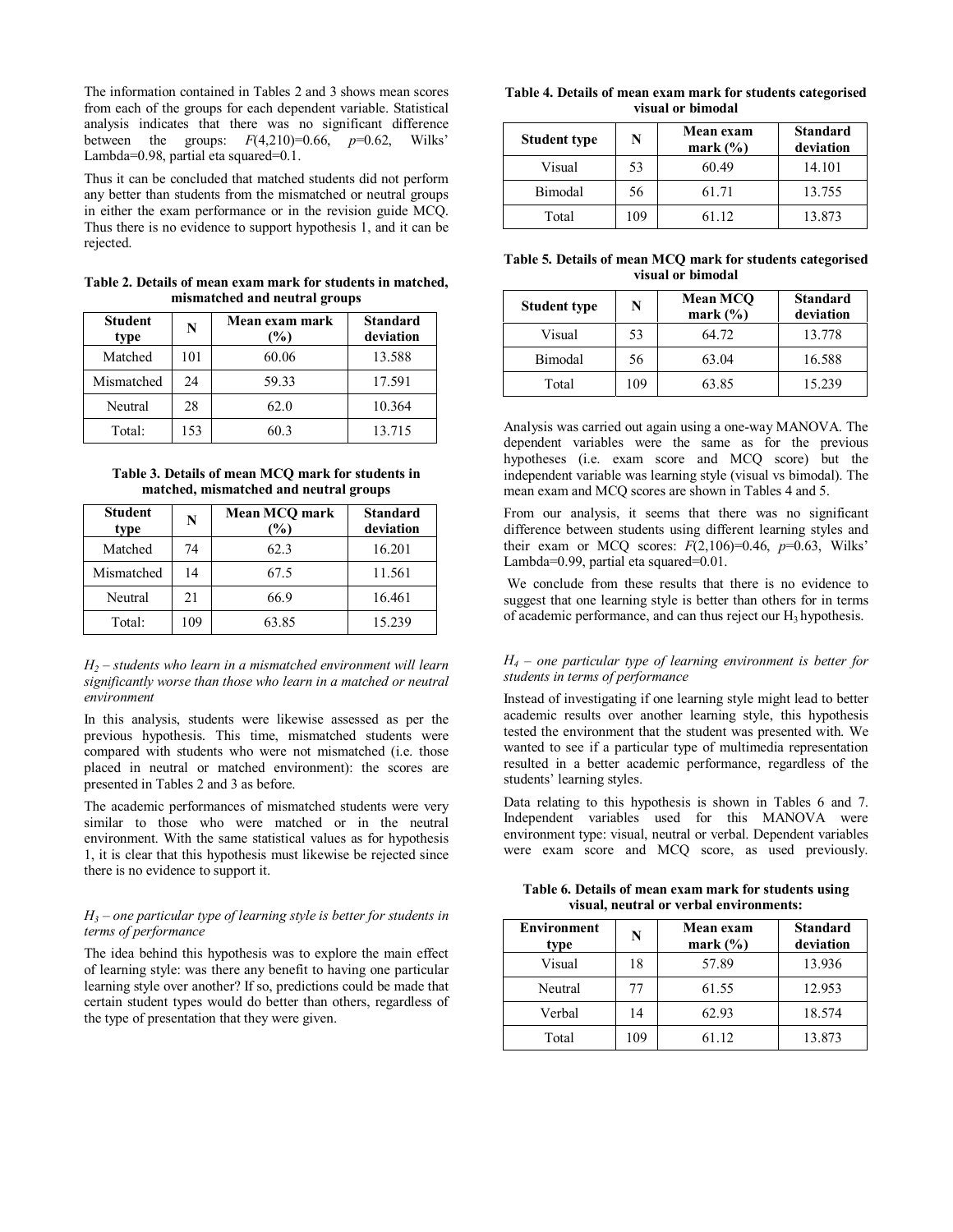| <b>Environment</b><br>type | N   | <b>Mean MCQ</b><br>mark $(\% )$ | <b>Standard</b><br>deviation |
|----------------------------|-----|---------------------------------|------------------------------|
| Visual                     | 18  | 60.0                            | 15.146                       |
| Neutral                    | 77  | 64.09                           | 15.806                       |
| Verbal                     | 14  | 67.5                            | 11.561                       |
| Total                      | 109 | 63.85                           | 15.239                       |

**Table 7. Details of mean MCQ mark for students using visual, neutral or verbal environments:** 

Whilst some of the mean scores shown in Tables 6 and 7 suggest that there are differences between groups, upon testing these statistically, there is actually no significance between them: *F*(4,210)=0.59, *p*=0.67, Wilks' Lambda=0.98, partial eta squared=0.01.

It can therefore be concluded that the type of multimedia representations made to the students does not have an effect on their academic performance, and the  $H_4$  hypothesis can be rejected.

Two further hypotheses were also investigated, relating to the use of the revision guide, although these are not reported on fully in this publication. However, similar conclusions were drawn, namely that there did not seem to be any significant difference between the academic performance of those students who used the revision guide, and those who did not use it (using the same definition of 'use' as stated previously). Nor was there a correlation between the amount of use of the revision guide and a student's academic performance (i.e. students who used the revision guide more did not necessarily get correspondingly better marks). Qualitative feedback from the students suggest that they found it an enjoyable and useful resource and that it helped provide a novel way to revise that gave them a change from the more traditional use of textbooks.

The evidence produced from this study overall indicates support for the  $H_0$  hypothesis (that there will be no difference in the learning experience between matched, neutral and non-matched users) and thus the other hypotheses are summarily disproved. However it is important to note that the verbal learner sub-group could not be included for statistical testing, and it cannot be assumed that these conclusions are necessarily true for those particular students.

#### **3.7 Summary of findings**

From the extensive data collected in this user trial, it seems as though the use of a visual-verbal learning style model to provide matched or mismatched content to university students is unlikely to enhance learning in a statistically significant way. It did not seem to matter whether a student was a visual or bimodal learner, nor if they were presented with visual, verbal or mixed representations of data. However, there were many variables present in this study that could not be controlled for, which may have had an impact on the results (such as students' prior academic performances – although there was a positive correlation between performance measured in the study when compared with previous academic performance of the same students). It is also possible that, if there was any significant difference to be found, they were so small so as to be obscured

by the coarse-grain measures used to assess academic performance in this study.

## **4. CONCLUSION**

This paper has introduced the concept of using cognitive styles as a user model for adaptive web-based educational systems (AWBES), and has also presented the findings of a user trial that investigated their use within an existing AWBES. The conclusions of this study – namely that using matched or mismatched learning materials did not significantly benefit nor disadvantage the students taking part – now throw into doubt the extent of their effectiveness in a learning situation.

There are several possible reasons why these results occurred. It could be that the students used in the study have already been unintentionally pre-selected on the basis of their academic ability: they are all studying in higher education for a degree. This being the case, it is not unreasonable to assume that these students can already learn effectively, even when presented with less-optimal opportunities (i.e. a mismatched environment).

It may be that, since learning styles are not static [47], that assessing the styles once when students first use the system is not sufficient. A variable that is susceptible to change should thus be catered for in a truly adaptive system. This user trial investigated an adapted system that did not support changes in the user model and was thus not as functional as it might have been. The resultant lack of adaptability might have resulted in both the system and the user model being overly simplistic. In addition, the visual and verbal representations may not have been correctly designed; even if they were suitable for use in this system, the ways in which multiple representations affect learning have still not been fully explored [1]. Paivio's dual coding theory states that human cognition deals with visual and verbal processing simultaneously [34], which suggests that AWBES should provide for both of these types of representation if learning is to be effective. Another factor to take into account was the way in which students were assessed, using the ILS model that was simplified down to a single axis. Though necessary in the context of this work, it may not have been appropriate, since that axis is actually a component of the model and not the whole instrument. It is thus possible that students were not assessed as effectively as they might have been.

Of course, it may be that cognitive styles in themselves are not an effective means of personalising the learning experience, although it is possible that they have an effect on attitudes to learning rather than academic performance *per se* [5]. An extremely comprehensive and influential report published in 2004 is very critical of many learning style models and their instruments. It suggests that any beneficial effect gained through using them to make learning more effective, is only very small [12, 13], if it can be measured at all. Given the large amount of time taken to create and maintain an AWBES and associated multimedia, is this amount of effort justified when the adaptation mechanism seems potentially ineffectual?

However, just because the results of this user trial did not show any benefits to using cognitive styles as means of adaptation in an AWBES, does not imply that they are totally without merit. The preferences studied in this experiment were constrained to visual and verbal perspectives; other models incorporate many other aspects of cognition and behaviour and these have not been investigated to the same extent by the authors. A study by Bajraktarevic *et al* [3] certainly showed some interesting results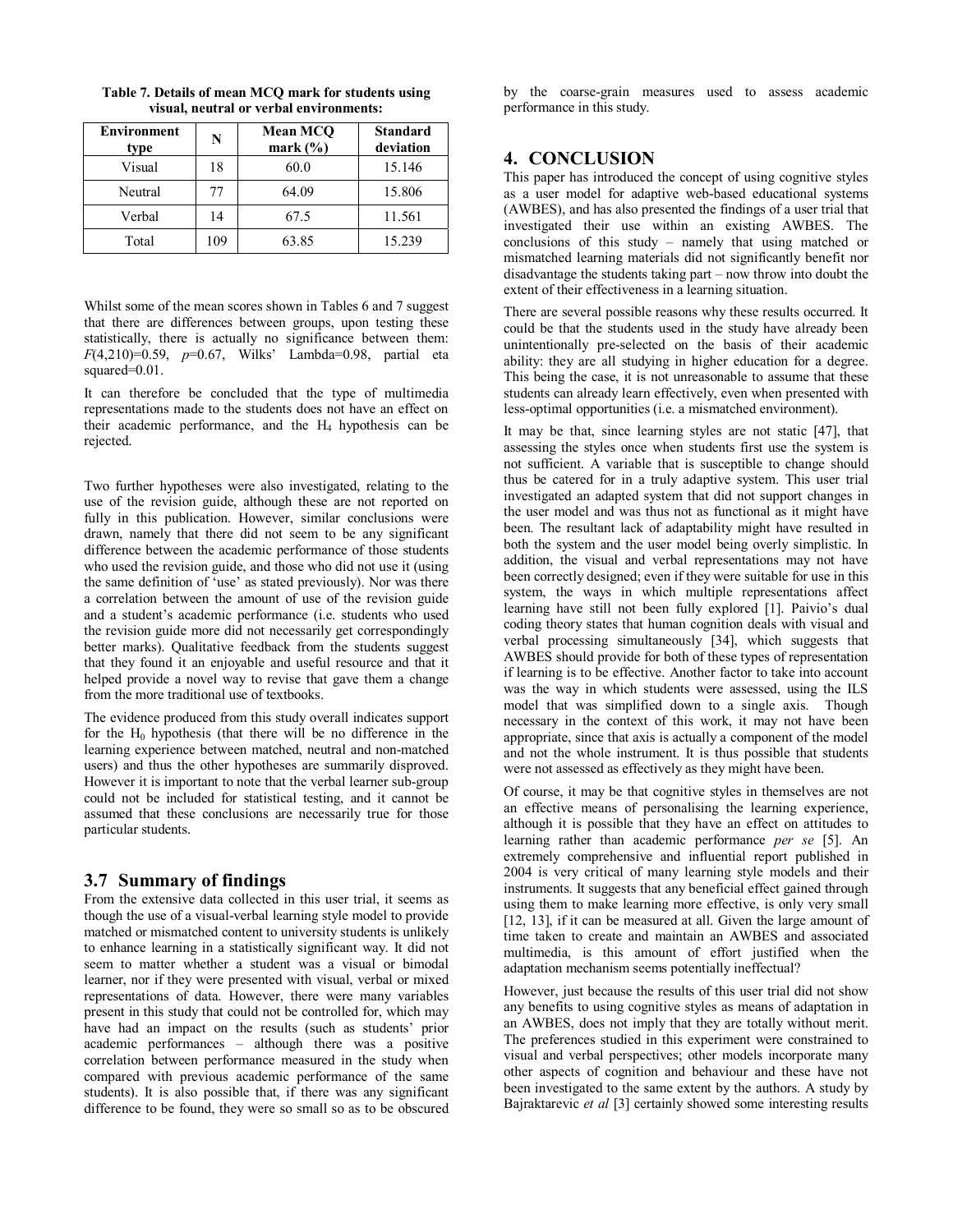when matching and mismatching learners with global or sequential preferences. They demonstrated that matched students achieved significantly higher post-test scores than non-matched. It is possible that global-sequential adaptation is more appropriate for hypermedia systems than visual-verbal adaptation, certainly when taking into account the variance in browsing habits of web users. There is some published evidence to suggest that systems such as these may be effective under certain conditions, but we (and others, such as Brusilovsky [7]) would argue that they have not been tested with enough users, or with sufficient scientific rigour. Likewise there does not seem to be any particular evidence to invalidate this area of research, and any work carried out by others should not be dismissed out of hand; however it does seem that personalisation with a statistically significant benefit in educational systems is a lot harder to create than the authors first envisaged.

Until more evidence is acquired (e.g. from more extensive user trials), it is difficult to draw firm conclusions about the efficacy and validity of using cognitive styles as means of adaptation in adaptive web-based education systems. The lack of any kind of correlation seen in these user trials might be a particular characteristic of the study, although it is possible (maybe even probable) that it is indicative of a universal pattern. It is also possible that different results might be achieved with students from younger ages, who may not have learned how to effectively navigate visual and verbal learning material, and that is a potentially fertile area for further investigation. However, we can say with some confidence that there is currently no positive evidence of any educational benefit whatsoever in using cognitive styles as a basis for user modelling. It is important to remember that just because one *can* build an adaptive system based upon cognitive styles does not necessarily mean that one *should*.

## **5. ACKNOWLEDGMENTS**

Many thanks to Dr Shaaron Ainsworth, James Goulding and members of the Web Technology Lab at the University of Nottingham for their support and for many useful discussions. The authors are also grateful to those students who willingly participated in the user trials. This research is supported by a PhD scholarship from the School of Computer Science & IT at the University of Nottingham.

#### **6. REFERENCES**

- [1] Ainsworth, S.E. DeFT: A conceptual framework for learning with multiple representations. *Learning and Instruction*, (in press), to appear.
- [2] Bajraktarevic, N., Hall, W. and Fullick, P., ILASH: Incorporating Learning Strategies in Hypermedia. *Proceedings of the Fourteenth Conference on Hypertext and Hypermedia*, (Nottingham, 2003), 2003.
- [3] Bajraktarevic, N., Hall, W. and Fullick, P., Incorporating learning styles in hypermedia environment: Empirical evaluation. *Proceedings of the Fourteenth Conference on Hypertext and Hypermedia*, (Nottingham, 2003), 2003.
- [4] Baresi, L., Garzotto, F. and Paolini, P. From Web Sites to Web Applications: New Issues for Conceptual Modeling. *Lecture Notes in Computer Science*, 1921, 89, 2000.
- [5] Barker, T., Jones, S., Britton, C. and Messer, D., The user of the verbaliser-imager cognitive style as a descriptor in a student model of learner characteristics in a multimedia application. *Proceedings of the 5th Annual Conference of*

*the European Learning Styles Information Network (ELSIN)*, (University of Hertfordshire, UK, 2000), 2000.

- [6] Brailsford, T., Stewart, C., Zakaria, M. and Moore, A., Autonavigation, links and narrative in an adaptive webbased integrated learning environment. *Proceedings of the Eleventh World Wide Web Conference 2002*, (Honolulu, Hawaii, USA, 2002), 2002.
- [7] Brusilovsky, P. Adaptive hypermedia. *User Modeling and User Adapted Interaction. Ten Year Anniversary Issue (Alfred Kobsa, ed.)*, 11 (1/2), 87-110, 2001.
- [8] Brusilovsky, P. Methods and techniques of adaptive hypermedia. *User Modeling and User Adapted Interaction*, 6 (2-3), 87-129, 1996.
- [9] Brusilovsky, P., Eklund, J. and Schwarz, E. Web-based education for all: a tool for developing adaptive courseware. *Computer Networks and ISDN Systems*, 30 (1-7), 291-300, 1998.
- [10] Carver, C.A. and Hill, J.M.D., Adaptive hypermedia systems. *Proceedings of the Universal Web Accessibility Symposium 2000 (Conference)*, (San Antonio, 2000), 2000.
- [11] Carver, C.A., Howard, R.A. and Lane, W.D. Addressing different learning styles through course hypermedia. *IEEE Transactions on Education*, 42 (1), 33-38, 1999.
- [12] Coffield, F., Moseley, D., Hall, E. and Ecclestone, K. Learning styles and pedagogy in post-16 learning: A systematic and critical review, Learning & Skills Research Centre, 2004.
- [13] Coffield, F., Moseley, D., Hall, E. and Ecclestone, K. Should we be using learning styles? What research has to say to practice, Learning & Skills Research Centre, 2004.
- [14] Cristea, A.I. and de Mooij, A., Adaptive Course Authoring: My Online Teacher. *Proceedings of ICT'03*, (Papeete, French Polynesia, 2003), 2003.
- [15] Davies, P., The Virtual School of Biodiversity: Towards a Model for Quality Assured Distributed Learning. *Proceedings of the Fifth Hong Kong Web Symposium (4-6 October 1999)*, (Hong Kong, 1999), 1999.
- [16] De Bra, P., Aerts, A., Berden, B., de Lange, B., Rousseau, B., Santic, T., Smits, D. and Stash, N., AHA! The Adaptive Hypermedia Architecture. *Proceedings of the Fourteenth ACM Conference on Hypertext and Hypermedia (HT03)*, (Nottingham, 2003), 2003.
- [17] Department for Education and Skills (DfES). Harnessing Technology: Transforming Learning and Children's Services [e-Strategy document], 2005.
- [18] Dunn, R. and Dunn, K. *Teaching Students Through Their Individual Learning Styles: A Practical Approach.* Reston Publishing, Virginia, 1978.
- [19] Felder, R.M. Learning styles http://www2.ncsu.edu/unity/lockers/users/f/felder/public/Le arning\_Styles.html
- [20] Felder, R.M. and Silverman, L.K. Learning and teaching styles in engineering education. *Engineering Education*, 78 (7), 674-681, 1988.
- [21] Felder, R.M. and Soloman, B.A. Index of Learning Styles http://www.ncsu.edu/felder-public/ILSpage.html
- [22] Felder, R.M. and Spurlin, J. Applications, Reliability, and Validity of the Index of Learning Styles. *International Journal of Engineering Education*, 21 (1), 103-112, 2005.
- [23] Ferrandino, S., Negro, A. and Scarano, V., CHEOPS: adaptive hypermedia on the World Wide Web. *Proceedings of the European Workshop on Interactive Distributed Multimedia Systems and Telecommunications Services (IDMS'97)*, (1997), 1997.